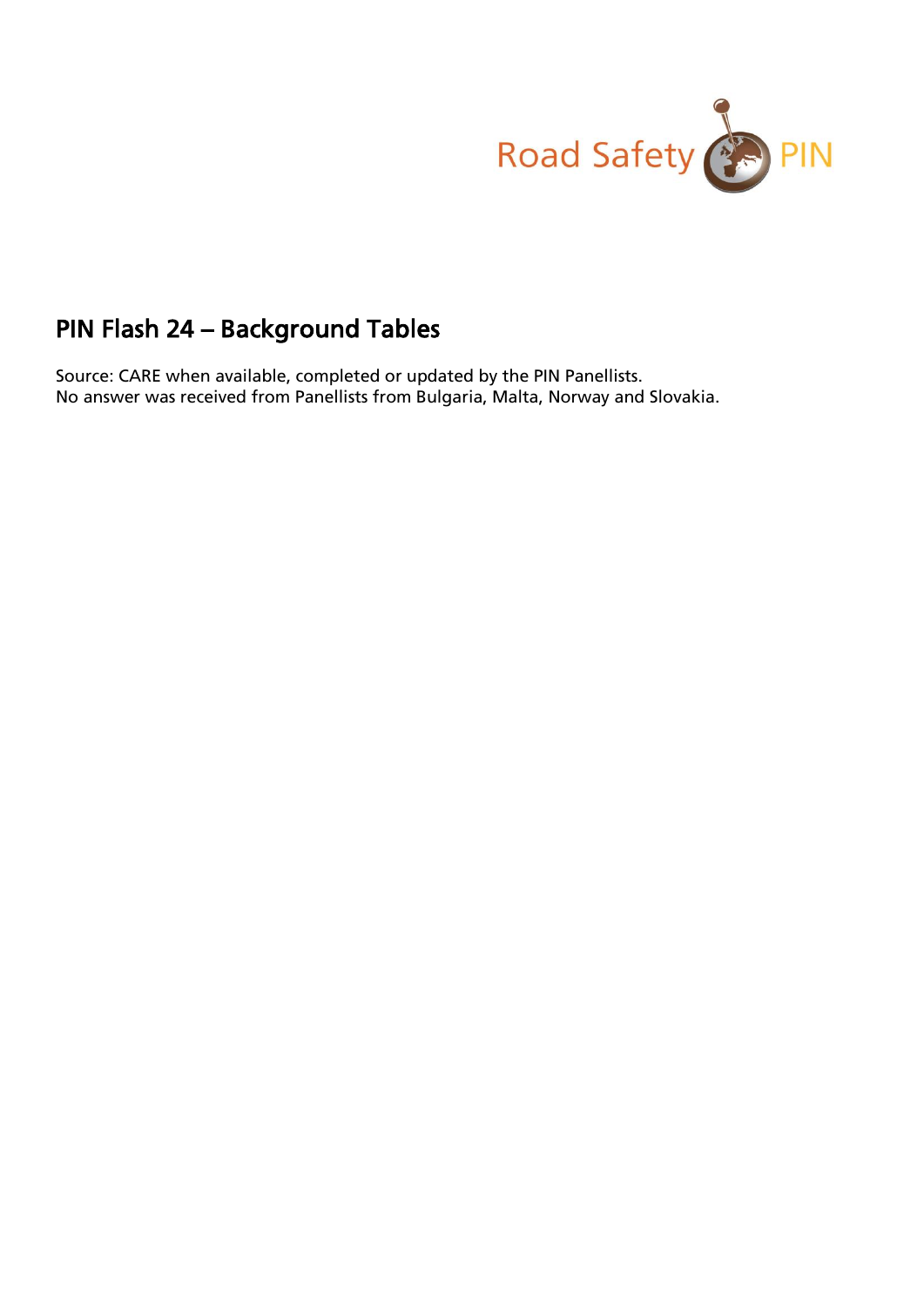### Table 1 (Fig. 1). Road deaths in collisions involving a goods vehicle with a maximum permitted weight larger than 3.5t and average annual percentage change between 2001 and 2011

|                        |                 | 2001  | 2002  | 2003  | 2004  | 2005  | 2006           | 2007           | 2008           | 2009           | 2010  | 2011  | Annual average %<br>change between<br>2001 and 2011 |
|------------------------|-----------------|-------|-------|-------|-------|-------|----------------|----------------|----------------|----------------|-------|-------|-----------------------------------------------------|
| Latvia                 | LV              | 46    | 40    | 73    | 47    | 52    | 62             | 62             | 28             | 10             | 15    | 12    | $-14.7%$                                            |
| Spain                  | ES <sup>1</sup> | 803   | 860   | 834   | 766   | 714   | 659            | 528            | 452            | 353            | 333   | 298   | $-10.9%$                                            |
| Rep. of Serbia         | RS*             | n/a   | n/a   | n/a   | n/a   | n/a   | 195            | 179            | 178            | 136            | 133   | n/a   | $-9.9%$                                             |
| Ireland                | IE              | 36    | 15    | 21    | 29    | 24    | 29             | 20             | 22             | 11             | 9     | 10    | $-9.6%$                                             |
| Portugal               | PT*             | 197   | 214   | 213   | 166   | 145   | 120            | 131            | 101            | 113            | 86    | n/a   | $-9.6%$                                             |
| Luxembourg             | LU              | 6     | 12    | 9     | 6     | 4     | $\overline{7}$ | $\overline{7}$ | $\overline{2}$ | $\overline{2}$ | 9     | 3     | $-9.3%$                                             |
| Sweden                 | SE <sup>2</sup> | 118   | 135   | 92    | 59    | 61    | 83             | 92             | 72             | 45             | 47    | 46    | $-8.9%$                                             |
| <b>Denmark</b>         | DK <sup>1</sup> | 77    | 81    | 69    | 65    | 79    | 48             | 65             | 61             | 36             | 36    | 34    | $-8.4%$                                             |
| <b>Great Britain</b>   | <b>GB</b>       | 575   | 532   | 528   | 449   | 486   | 419            | 435            | 368            | 268            | 263   | 257   | $-8.2%$                                             |
| Greece                 | $EL*$           | 174   | 175   | 188   | 154   | 134   | 133            | 116            | 114            | 91             | 102   | n/a   | $-7.4%$                                             |
| Switzerland            | <b>CH</b>       | 76    | 49    | 50    | 52    | 45    | 40             | 32             | 38             | 44             | 28    | 31    | $-7.1%$                                             |
| Lithuania              | LT*             | 61    | 61    | 78    | 79    | 97    | 87             | 96             | 54             | 42             | 49    | 39    | $-7.1%$                                             |
| France                 | FR <sup>1</sup> | 1,073 | 1,004 | 766   | 741   | 723   | 685            | 660            | 596            | 505            | 553   | 578   | $-6.4%$                                             |
| Austria                | AT <sup>1</sup> | 124   | 147   | 144   | 149   | 129   | 127            | 90             | 111            | 82             | 101   | 70    | $-6.2%$                                             |
| Germany                | DE <sup>5</sup> | 1,472 | 1,408 | 1,379 | 1,284 | 1,158 | 1,197          | 1,095          | 1,004          | 890            | 859   | 889   | $-5.6%$                                             |
| Estonia                | <b>EE</b>       | 29    | 27    | 30    | 33    | 32    | 28             | 22             | 22             | 14             | 20    | 22    | $-5.4%$                                             |
| Poland                 | PL <sup>3</sup> | 1,443 | 1,474 | 1,462 | 1,487 | 1,425 | 1,408          | 1,275          | 1,181          | 961            | 959   | 1,023 | $-4.7%$                                             |
| <b>Belgium</b>         | BE <sup>1</sup> | 193   | 178   | 136   | 143   | 162   | 132            | 156            | 122            | 117            | 111   | 116   | $-4.7%$                                             |
| Czech Rep.             | $CZ^*$          | 222   | 234   | 241   | 257   | 240   | 215            | 220            | 169            | 163            | 175   | n/a   | $-4.2%$                                             |
| <b>The Netherlands</b> | <b>NL</b>       | 99    | 86    | 108   | 81    | 66    | 90             | 90             | 61             | 54             | 72    | 72    | $-4.1%$                                             |
| Hungary                | HU <sup>1</sup> | n/a   | 166   | 125   | 257   | 244   | 233            | 214            | 171            | 115            | 143   | n/a   | $-2.9%$                                             |
| <b>Finland</b>         | F1              | 118   | 105   | 97    | 107   | 92    | 82             | 97             | 106            | 70             | 92    | 85    | $-2.8%$                                             |
| <b>Israel</b>          | IL              | 64    | 72    | 75    | 85    | 70    | 66             | 65             | 70             | 55             | 51    | 62    | $-2.6%$                                             |
| Romania                | <b>RO</b>       | 217   | 216   | 242   | 227   | 287   | 273            | 283            | 304            | 245            | 188   | 164   | $-1.2%$                                             |
|                        |                 |       |       |       |       |       |                |                |                |                |       |       |                                                     |
|                        | <b>PIN</b>      | 7,394 | 7,299 | 6,962 | 6,731 | 6,476 | 6,223          | 5,858          | 5,229          | 4,320          | 4,302 | 4,347 | $-6.1%$                                             |
|                        | EU <sup>4</sup> | 7,254 | 7,178 | 6,837 | 6,594 | 6,361 | 6,117          | 5,761          | 5,121          | 4,221          | 4,223 | 4,254 | $-6.0%$                                             |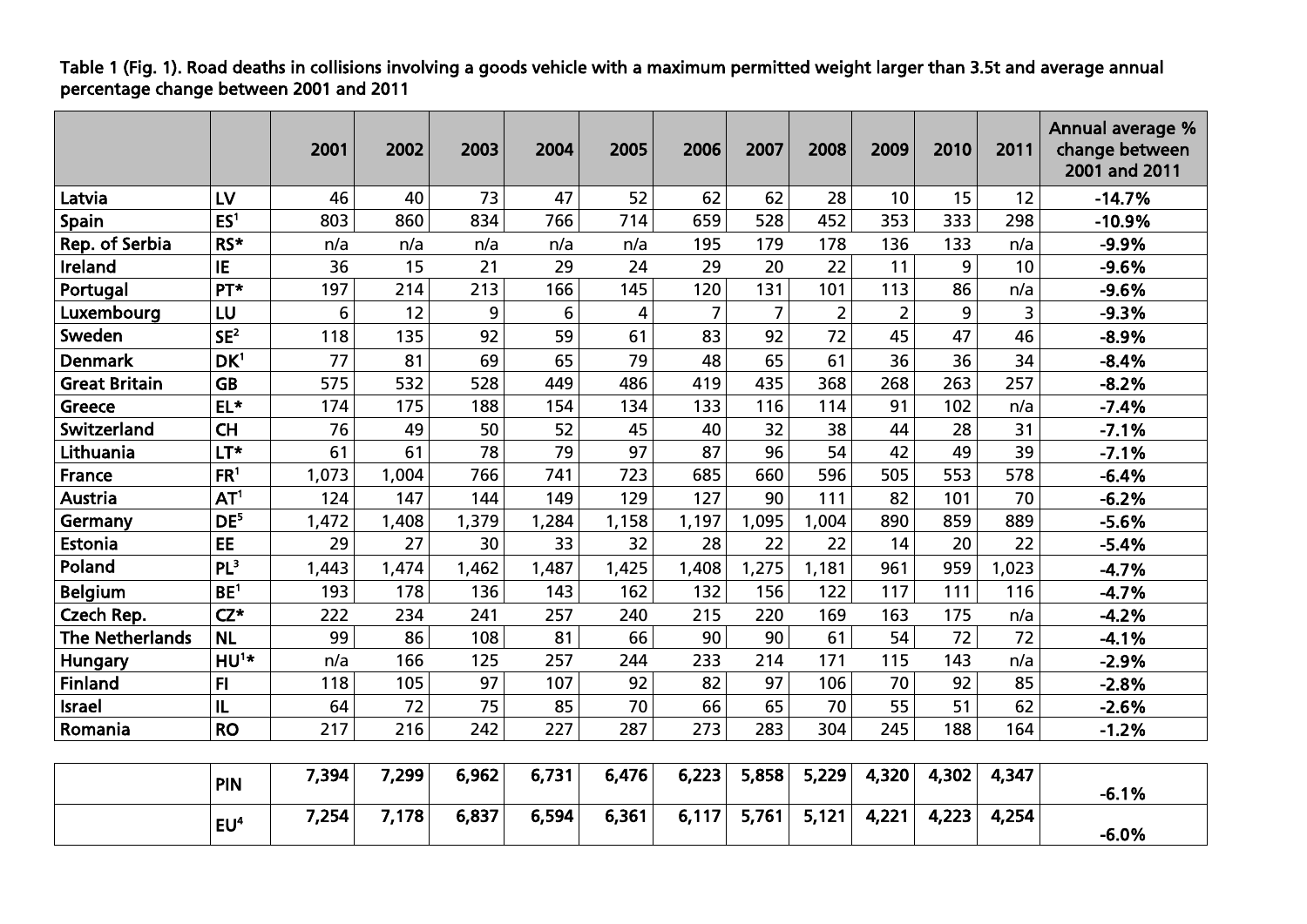| Slovenia        | וכ        |     |     |     |     |     |     |     |     |     |     | 25  |
|-----------------|-----------|-----|-----|-----|-----|-----|-----|-----|-----|-----|-----|-----|
| <b>Italy</b>    |           | n/a | n/a | n/a | n/a | n/a | n/a | n/a | 352 | 335 | 380 | 380 |
| <b>Cyprus</b>   |           | n/a | n/a | n/a | n/a | n/a | n/a | n/a | n/a | 34  | n/a |     |
| <b>Bulgaria</b> | <b>BG</b> | n/a | n/a | n/a | n/a | n/a | n/a | n/a | n/a | n/a | n/a | n/a |
| Malta           | <b>MT</b> | n/a | n/a | n/a | n/a | n/a | n/a | n/a | n/a | n/a | n/a | n/a |
| Norway          | <b>NO</b> | n/a | n/a | n/a | n/a | n/a | n/a | n/a | n/a | n/a | n/a | n/a |
| Slovakia        | <b>SK</b> | n/a | n/a | n/a | n/a | n/a | n/a | n/a | n/a | n/a | n/a | n/a |

Source: CARE when available, completed or updated by the PIN Panellists.

No answer was received from Panellists from Bulgaria, Malta, Norway and Slovakia.

\* Annual average % change calculated for the available years.

<sup>1</sup> CADaS - The Common Accident Data Set is a common structure developed by SafetyNet (D 1.14) including a minimum set of standardised data elements complementing the CARE database.

 $^2$ SE Suicides are excluded for 2010 and 2011. Vehicles with unknown weight are excluded. The STRADA official statistics differentiate between vehicles with a max. weight of over 3.5t, under 3.5t and unknown. National analysis has shown that a considerable proportion of the vehicles with unknown weight are HGVs.

<sup>3</sup> PL data refers to all goods vehicles.

<sup>4</sup> EU27 excluding BG, CY, IT, MT, SK.

.

<sup>5</sup> DE 2001-2011 overall data refers to all goods vehicles. Data broken down by road user category (Table 2) or type of road (Table 3) follow CADaS methodology, see note<sup>1</sup> above.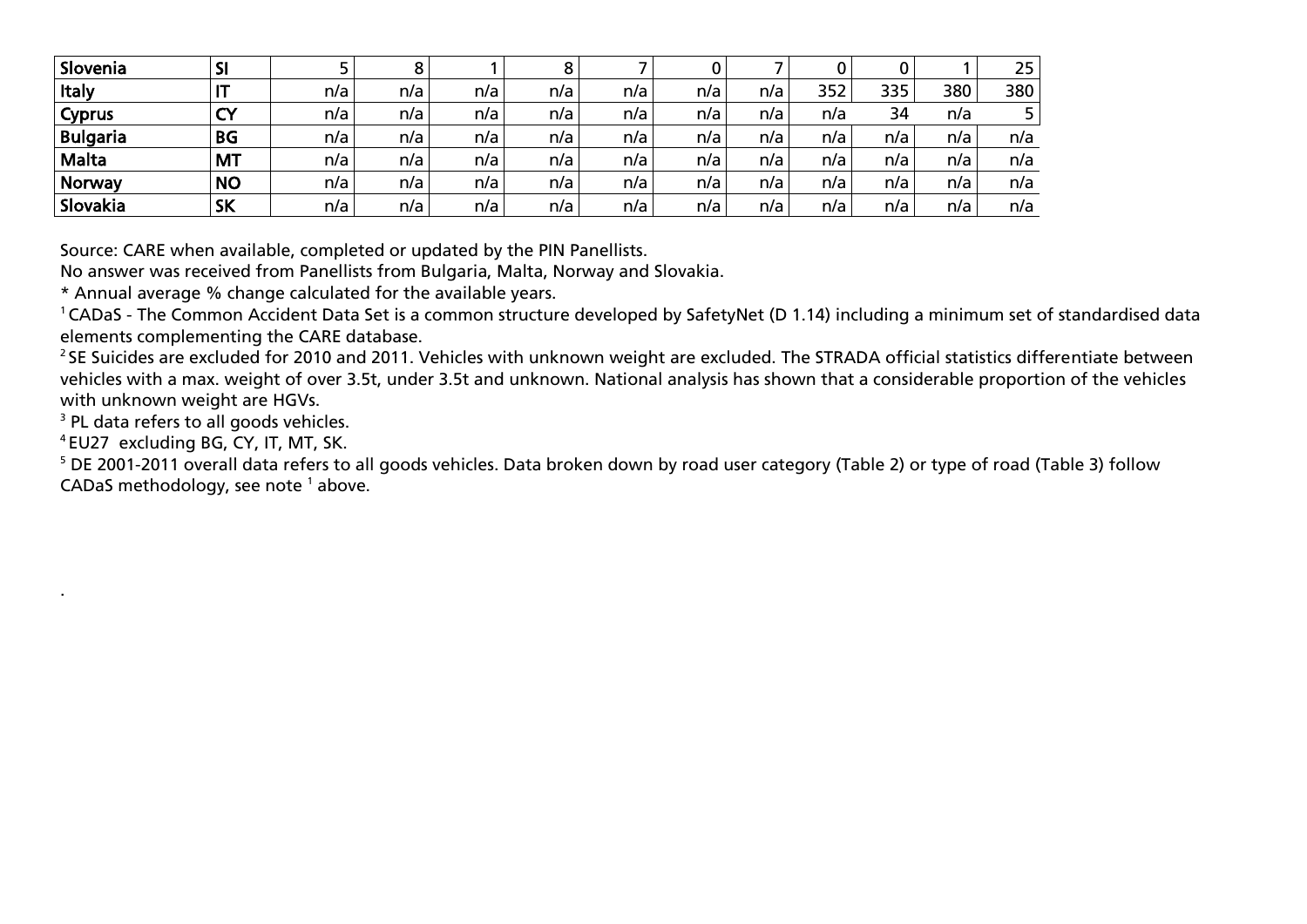Table 2 (Fig. 2) Percentages by type of road user of deaths in collisions involving a goods vehicle over 3.5t Average for years 2009-2011 unless otherwise indicated.

|                                   | GV > 3.5t | GV > 3.5t |          |         |                       | Car |       |                               |
|-----------------------------------|-----------|-----------|----------|---------|-----------------------|-----|-------|-------------------------------|
|                                   | driver    | passenger | PTW user | Cyclist | Pedestrian   occupant |     | Other | Note                          |
| <b>AT</b>                         | 8%        | 0%        | 8%       | 6%      | 17%                   | 51% | 10%   |                               |
| <b>BE</b>                         | 12%       | 2%        | 10%      | 12%     | 13%                   | 42% | 8%    |                               |
| CY <sup>+</sup>                   | 3%        | 0%        | 0%       | 28%     | 23%                   | 28% | 18%   | 2009 and 2011                 |
| $CZ^*$                            | 11%       | 3%        | 5%       | 7%      | 18%                   | 50% | 6%    | 2009-2010                     |
| <b>DK</b>                         | 6%        | 0%        | 7%       | 17%     | 15%                   | 43% | 12%   |                               |
| EE                                | 11%       | 0%        | 0%       | 7%      | 14%                   | 64% | 4%    |                               |
| F1                                | 7%        | $1\%$     | 0%       | 2%      | 11%                   | 67% | 12%   |                               |
| <b>FR</b>                         | 10%       | $1\%$     | 7%       | 4%      | 12%                   | 55% | 10%   |                               |
| DE                                | 10%       | $1\%$     | 10%      | 11%     | 11%                   | 50% | 7%    |                               |
| $EL*$                             | 7%        | 2%        | 19%      | 2%      | 17%                   | 48% | 6%    | 2009-2010                     |
| HU*                               | 13%       | 3%        | 3%       | 7%      | 10%                   | 61% | $1\%$ | 2009-2010                     |
| IE                                | 0%        | 0%        | $0\%$    | 7%      | 37%                   | 57% | 0%    |                               |
| $\ensuremath{\mathsf{IL}}\xspace$ | 6%        | $2\%$     | 8%       | 4%      | 22%                   | 40% | 18%   |                               |
| $I^{\star\star}$                  | 16%       | 4%        | 16%      | 8%      | 9%                    | 45% | 2%    | 2008-2010                     |
| LV                                | 5%        | $0\%$     | $0\%$    | 14%     | 41%                   | 32% | 8%    |                               |
| $\mathsf{LT}\xspace$              | 6%        | 2%        | 0%       | 13%     | 19%                   | 56% | 4%    |                               |
| LU                                | 7%        | 0%        | 0%       | 14%     | 0%                    | 79% | 0%    |                               |
| <b>NL</b>                         | 2%        | 0%        | 0%       | 23%     | 14%                   | 38% | 24%   |                               |
| PL*                               | 10%       | 4%        | 4%       | 7%      | 22%                   | 51% | $1\%$ | All goods vehicles            |
| PT*                               | 13%       | 6%        | 0%       | 2%      | 10%                   | 49% | 19%   | 2009-2010                     |
| <b>RO</b>                         | 5%        | 2%        | 3%       | 4%      | 23%                   | 51% | 11%   |                               |
| SI <sub>t</sub>                   | 8%        | 4%        | 19%      | 8%      | 15%                   | 38% | 8%    | 2010-2011                     |
| ES                                | 19%       | 3%        | 7%       | $1\%$   | 9%                    | 49% | 11%   |                               |
| <b>SE</b>                         | 7%        | $1\%$     | 8%       | 6%      | 9%                    | 64% | 6%    |                               |
| <b>CH</b>                         | 3%        | 2%        | 15%      | 19%     | 17%                   | 36% | 8%    |                               |
| <b>GB</b>                         | 8%        | $1\%$     | 12%      | 7%      | 23%                   | 44% | 6%    |                               |
|                                   |           |           |          |         |                       |     |       |                               |
| <b>PIN</b>                        | 10%       | 2%        | 6%       | 7%      | 14%                   | 50% | 10%   |                               |
| <b>EU</b>                         | 10%       | 2%        | 6%       | 7%      | 14%                   | 51% | 10%   | EU27 excluding BG, MT and SK. |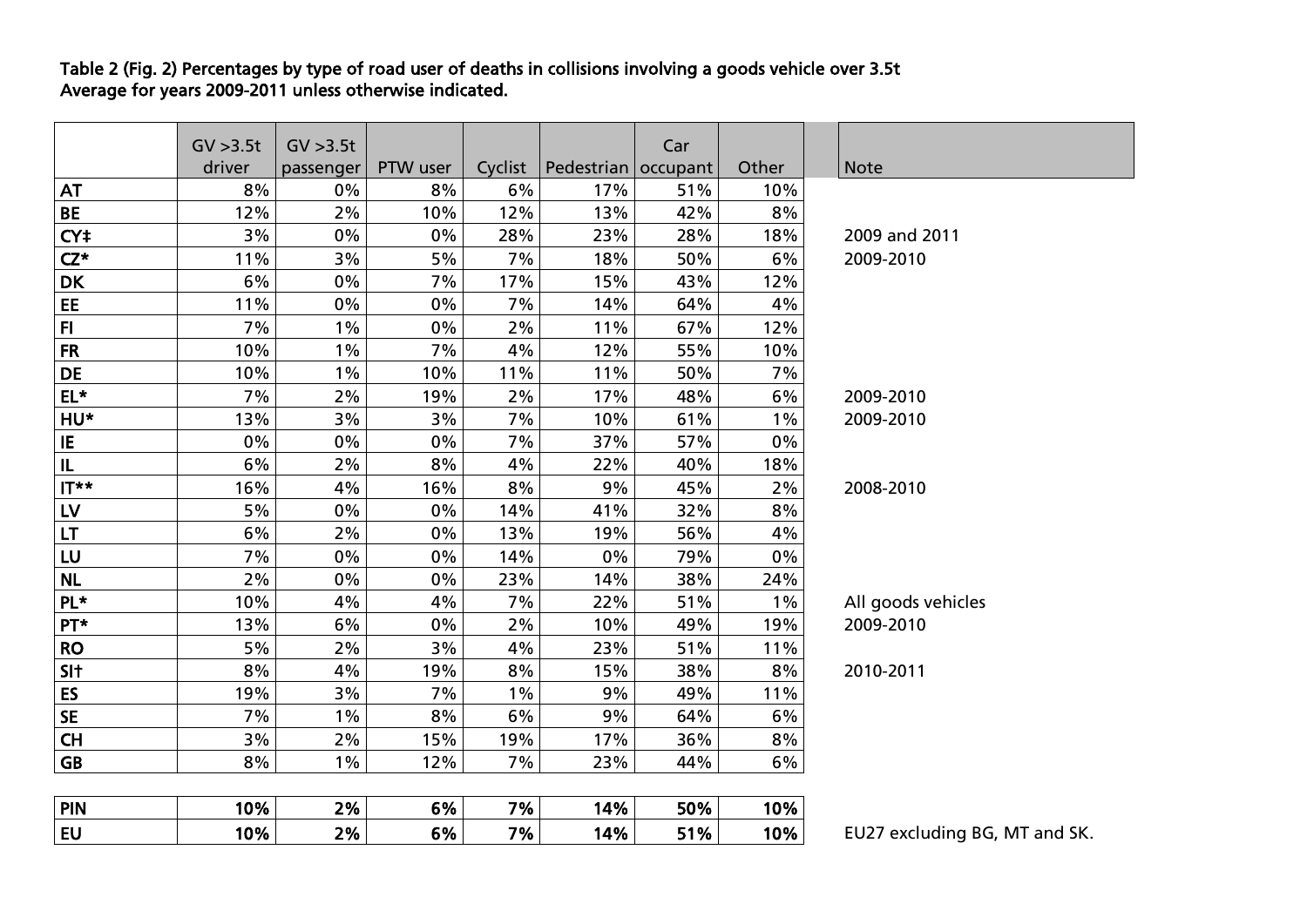#### Table 3 (Fig. 3) Percentage by type of road of deaths in collisions involving a HGV

Average of years 2009-2011 unless otherwise stated

|                        | Motorway | <b>Rural</b> | Urban |             |
|------------------------|----------|--------------|-------|-------------|
| AT                     | 24%      | 50%          | 26%   |             |
| BE                     | 33%      | 42%          | 26%   |             |
| $CZ^*$                 | 7%       | 60%          | 33%   | 2009, 2010  |
| DK                     | 13%      | 58%          | 29%   |             |
| EE                     | 0%       | 89%          | 11%   |             |
| FI.                    | 2%       | 83%          | 15%   |             |
| <b>FR</b>              | 17%      | 63%          | 20%   |             |
| DE                     | 24%      | 51%          | 26%   |             |
| EL*                    | 14%      | 50%          | 36%   | 2009, 2010  |
| HU                     | 11%      | 72%          | 17%   |             |
| IE                     | 0%       | 60%          | 40%   |             |
| IL                     | 8%       | 63%          | 29%   |             |
| IT.                    | 24%      | 50%          | 26%   |             |
| $\mathsf{L}\mathsf{V}$ | 0%       | 73%          | 27%   |             |
| LT                     | 54%      | 31%          | 15%   |             |
| LU                     | 43%      | 43%          | 14%   |             |
| <b>NL</b>              | 18%      | 49%          | 33%   |             |
| <b>PL</b>              | 2%       | 61%          | 37%   | All goods v |
| PT*                    | 17%      | 48%          | 35%   | 2009, 2010  |
| <b>RO</b>              | 1%       | 52%          | 47%   |             |
| SI                     | 19%      | 62%          | 19%   |             |
| ES                     | 24%      | 71%          | 5%    |             |
| <b>SE</b>              | 9%       | 72%          | 18%   |             |
| CH                     | 8%       | 50%          | 43%   |             |
| GB                     | 16%      | 58%          | 26%   |             |
|                        |          |              |       |             |
| <b>PIN</b>             | 14%      | 59%          | 28%   |             |
| <b>EU</b>              | 13%      | 59%          | 28%   |             |
| <b>PIN</b>             | 538      | 2,329        | 1,097 |             |
| <b>EU</b>              | 531      | 2,276        | 1,066 |             |

vehicles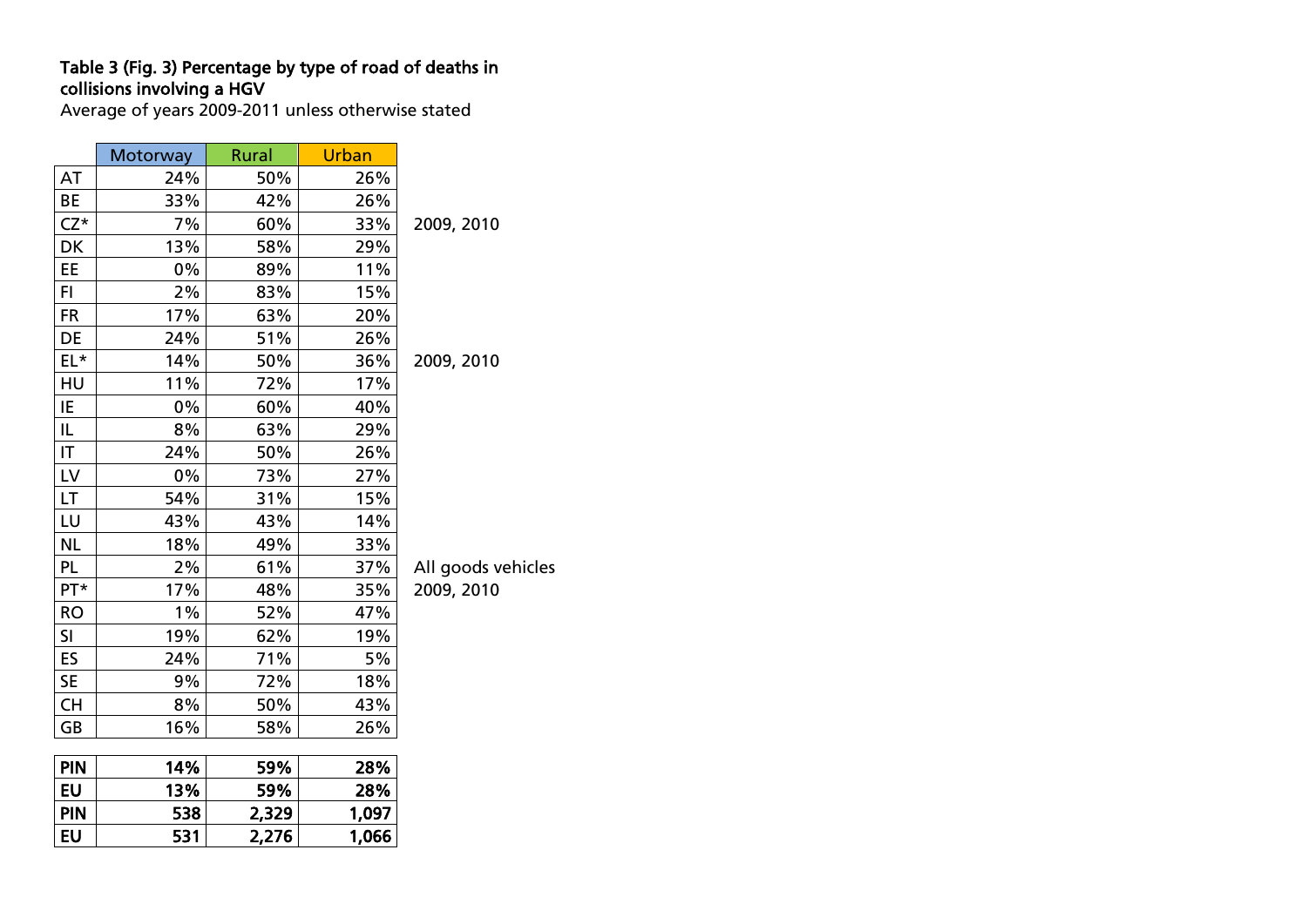Table 4 (Fig.4, 13 and 16). Road deaths in collisions involving HGVs (in blue), LGVs (in orange), buses (in purple), with corresponding rates for all vehicles (in pink) per billion vehicle km travelled by those vehicles

|           | avg road        | avg HGV       |              | avg road    | avg LGV       |              | avg road        | avg BUSES     | deaths per   | avg all |              |                  |           |
|-----------|-----------------|---------------|--------------|-------------|---------------|--------------|-----------------|---------------|--------------|---------|--------------|------------------|-----------|
|           | deaths          | distance in   | deaths per   | deaths      | distance in   | deaths per   | deaths          | distance in   | distance     | road    | avg distance | deaths per       |           |
|           | <b>HGVs</b>     | <b>MIO KM</b> | distance HGV | <b>LGVs</b> | <b>MIO KM</b> | distance LGV | <b>BUSES</b>    | <b>MIO KM</b> | <b>BUSES</b> | deaths  | in MIO KM    | distance all     |           |
| <b>AT</b> | 98              | 4,936         | 19.9         | 39          | 6,565         | 5.9          | 14I             | 504           | 27.1         | 621     | 75,151       | 8.3              | 2008-2010 |
| <b>BE</b> | 117             | 10,357        | 11.3         | 94          | 10,546        | 8.9          | 13 <sub>1</sub> | 819           | 15.5         | 909     | 98,104       | 9.3              | 2008-2010 |
| EE        | 19 <sup>l</sup> | ,209          | 15.4         |             | ln/a          | In/a         |                 | In/a          | ln/a         | 104     | 8,832        | 11.7             | 2008-2010 |
| <b>FR</b> | 587             | 30,374        | 19.3         | 419         | 92,356        | 4.5          | 84              | 3,244         | 25.9         | 4,389   | 554,833      | 7.9              | 2007-2009 |
| IL        | <b>59</b>       | 3,506         | 16.7         | 74          | 8,869         | 8.3          | 21              | ,680          | 12.7         | 359     | 48,947       | 7.3              | 2008-2010 |
| LV        | 12              | 1,270         | 9.7          | 11          | 834           | 12.8         | 12.             | 225           | 51.8         | 217     | 10,951       | 19.8             | 2009-2011 |
| <b>PL</b> | 1,071           | 17,500        | 61.2         |             |               |              | 179             | 1,723         | 103.6        | 5,005   | 183,642      | 27.3             |           |
| <b>SE</b> | 46I             | 4,776         | 9.6          | 20          | 7,576         | 2.7          | <b>16</b>       | 937           | 17.4         | 309     | 76,286       | 4.0 <sub>l</sub> | 2009-2011 |
| <b>CH</b> | 37 <sup>1</sup> | 2,203         | 16.6         | 20          | 3,577         | 5.6          |                 | 380           | 20.2         | 344     | 61,299       | 5.6              | 2008-2010 |
| <b>GB</b> | 300             | 27,033        | 11.1         | 182I        | 66,167        | 2.8          | 84              | 5,000         | 16.9         | 2,203   | 502,935      | 4.4              | 2008-2010 |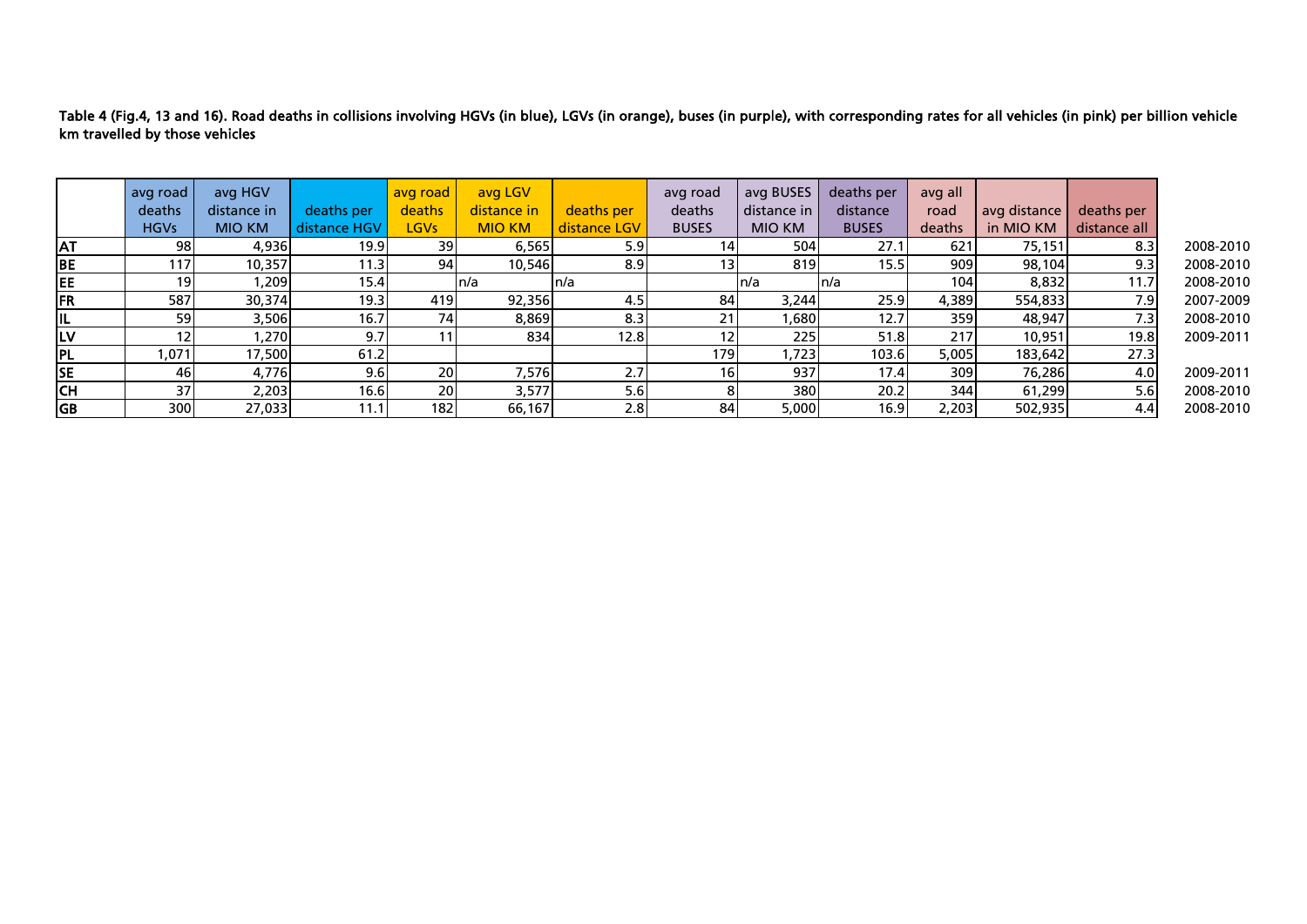### Table 5 (Fig. 5). Percentage of road deaths in collisions involving a HGV for which the HGV was performing a near-side turn.

(left turn in the UK, Malta, Ireland, right turn in the rest of Europe. Average for the three last years available.

| Country   | Percentage |            |
|-----------|------------|------------|
| <b>AT</b> | 5.1%       |            |
| <b>BE</b> | 6.9%       |            |
| <b>DK</b> | 11.3%      |            |
| <b>FR</b> | 3.2%       |            |
| IT*       | 0.6%       | 2009, 2010 |
| <b>NL</b> | 17.7%      |            |
| ES        | 1.1%       |            |
| <b>CH</b> | 14.6%      |            |
| <b>GB</b> | 4.6%       |            |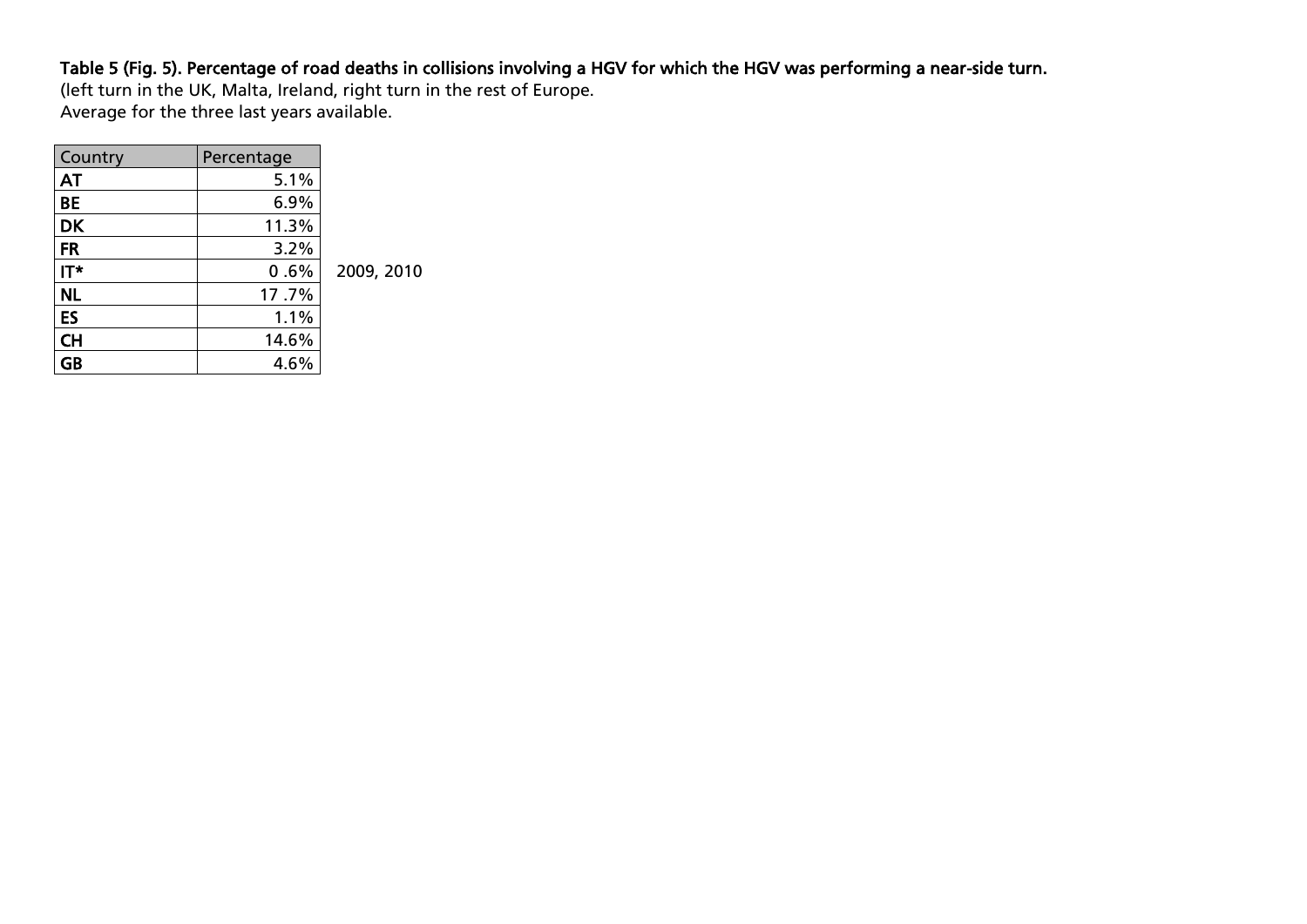### Table 6. Percentage by type of road users of those killed or seriously injured in a collision with a HGV performing a near-side turn

Average for the last three years available.

|           | Pedestrian | <b>Cyclist</b> | <b>Other</b> |
|-----------|------------|----------------|--------------|
| AT        | 31%        | 42%            | 27%          |
| BE        | 11%        | 49%            | 40%          |
| <b>DK</b> | 0%         | 93%            | 7%           |
| <b>FR</b> | 24%        | 32%            | 44%          |
| IT (2008) | 1%         | 17%            | 82%          |
| <b>NL</b> | 6%         | 48%            | 46%          |
| ES        | 11%        | 11%            | 78%          |
| <b>CH</b> | 25%        | 66%            | 9%           |
| <b>GB</b> | 23%        | 45%            | 32%          |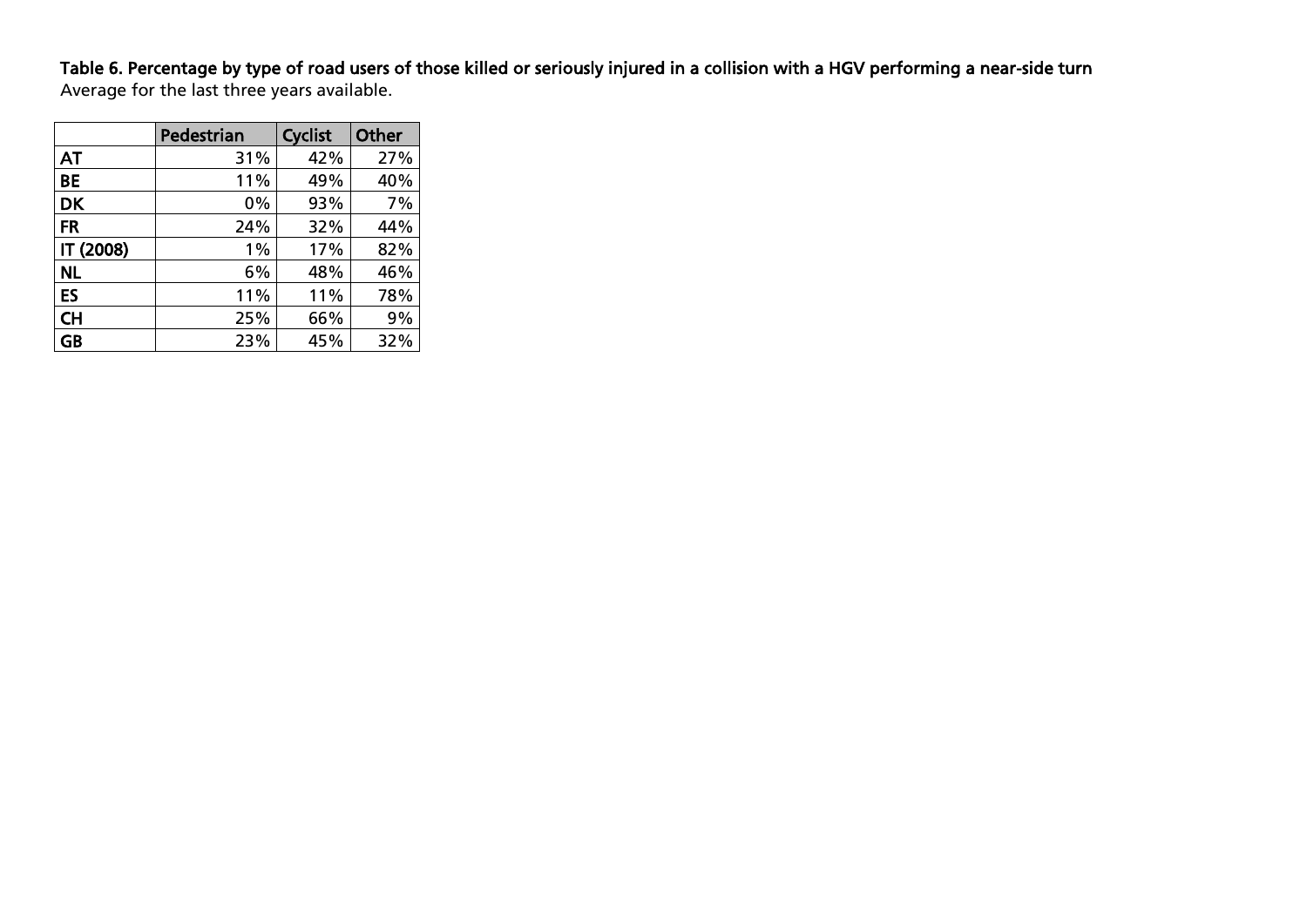|              |      |                                                                                                   |      |      |      |      |                                                                                               |      |      |      | Table 7 (Fig. 7). Mean speed (in km/h) of HGV measured in free flowing traffic on rural roads other than motorways. |                    |
|--------------|------|---------------------------------------------------------------------------------------------------|------|------|------|------|-----------------------------------------------------------------------------------------------|------|------|------|---------------------------------------------------------------------------------------------------------------------|--------------------|
|              |      |                                                                                                   |      |      |      |      |                                                                                               |      |      |      |                                                                                                                     |                    |
| <b>CODE</b>  | 2001 | 2002                                                                                              | 2003 | 2004 | 2005 | 2006 | 2007                                                                                          | 2008 | 2009 | 2010 | 2011                                                                                                                |                    |
| <b>AT70</b>  |      |                                                                                                   |      |      |      |      | 71.0                                                                                          | 71.0 | 69.0 | 70.0 | 68.0                                                                                                                |                    |
| <b>FI70</b>  |      |                                                                                                   |      |      | 67.9 | 67.7 | 67.4                                                                                          | 67.1 | 66.2 | 65.9 | 65.8                                                                                                                |                    |
| <b>FR90</b>  | 82.5 | 81.0                                                                                              | 77.5 | 79.8 | 78.5 | 76.7 | 77.1                                                                                          | 75.6 | 78.0 | 78.5 | 75.4                                                                                                                |                    |
| <b>IL90</b>  |      |                                                                                                   |      |      |      |      |                                                                                               |      | 84.0 | 83.0 | 80.0                                                                                                                | Dual-carriageway   |
| <b>IL80</b>  |      |                                                                                                   |      |      |      |      |                                                                                               |      | 79.0 | 80.0 | 81.0                                                                                                                | Single-carriageway |
| <b>SE90*</b> | 81.2 | 81.1                                                                                              | 81.5 | 81.5 |      |      |                                                                                               |      |      |      |                                                                                                                     |                    |
| <b>SE70</b>  | 66   | 67.4                                                                                              | 68.5 | 68.5 |      |      |                                                                                               |      |      |      |                                                                                                                     |                    |
| GB81         | 86.9 | 85.3                                                                                              | 85.3 | 85.3 | 85.3 | 85.3 | 85.3                                                                                          | 86.9 | 85.3 | 85.3 | 85.3                                                                                                                | Dual carriageway   |
| <b>GB64</b>  | 70.8 | 69.2                                                                                              | 72.5 | 74.1 | 74.1 | 74.1 | 72.5                                                                                          | 74.1 | 72.5 | 70.8 | 70.8                                                                                                                | Single carriageway |
|              |      |                                                                                                   |      |      |      |      |                                                                                               |      |      |      |                                                                                                                     |                    |
|              |      | SE90: Speed monitoring of HGVs with trailer only. They have a specific speed limit of 80km/h.     |      |      |      |      |                                                                                               |      |      |      |                                                                                                                     |                    |
|              |      |                                                                                                   |      |      |      |      |                                                                                               |      |      |      |                                                                                                                     |                    |
|              |      | Table 8 (Fig.8). Percentage of HGVs exceeding the speed limit on rural roads other than motorways |      |      |      |      |                                                                                               |      |      |      |                                                                                                                     |                    |
|              |      |                                                                                                   |      |      |      |      |                                                                                               |      |      |      |                                                                                                                     |                    |
| <b>CODE</b>  | 2001 | 2002                                                                                              | 2003 | 2004 | 2005 | 2006 | 2007                                                                                          | 2008 | 2009 | 2010 | 2011                                                                                                                |                    |
| <b>AT70</b>  |      |                                                                                                   |      |      |      |      | 55%                                                                                           | 57%  | 48%  | 48%  | 43%                                                                                                                 |                    |
| <b>FI70</b>  |      |                                                                                                   |      |      |      |      |                                                                                               |      | 23%  | 27%  | 26%                                                                                                                 |                    |
| <b>FR90</b>  | 62%  | 55%                                                                                               | 51%  | 56%  | 49%  | 42%  | 41%                                                                                           | 39%  | 50%  | 48%  | 38%                                                                                                                 |                    |
| <b>IL90</b>  |      |                                                                                                   |      |      |      |      |                                                                                               |      | 42%  | 35%  | 39%                                                                                                                 | Dual-carriageway   |
| <b>IL80</b>  |      |                                                                                                   |      |      |      |      |                                                                                               |      | 52%  | 56%  | 59%                                                                                                                 | Single-carriageway |
| <b>SE90*</b> | 69%  | 68%                                                                                               | 70%  | 70%  |      |      |                                                                                               |      |      |      |                                                                                                                     |                    |
| SE70         | 55%  | 59%                                                                                               | 61%  | 59%  |      |      |                                                                                               |      |      |      |                                                                                                                     |                    |
| GB81         | 88%  | 88%                                                                                               | 86%  | 86%  | 86%  | 83%  | 83%                                                                                           | 87%  | 83%  | 83%  | 83%                                                                                                                 | Dual carriageway   |
| GB64         | 76%  | 68%                                                                                               | 79%  | 79%  | 78%  | 76%  | 74%                                                                                           | 74%  | 76%  | 70%  | 71%                                                                                                                 | Single carriageway |
|              |      |                                                                                                   |      |      |      |      |                                                                                               |      |      |      |                                                                                                                     |                    |
|              |      |                                                                                                   |      |      |      |      |                                                                                               |      |      |      |                                                                                                                     |                    |
|              |      |                                                                                                   |      |      |      |      | SE90: Speed monitoring of HGVs with trailer only. They have a specific speed limit of 80km/h. |      |      |      |                                                                                                                     |                    |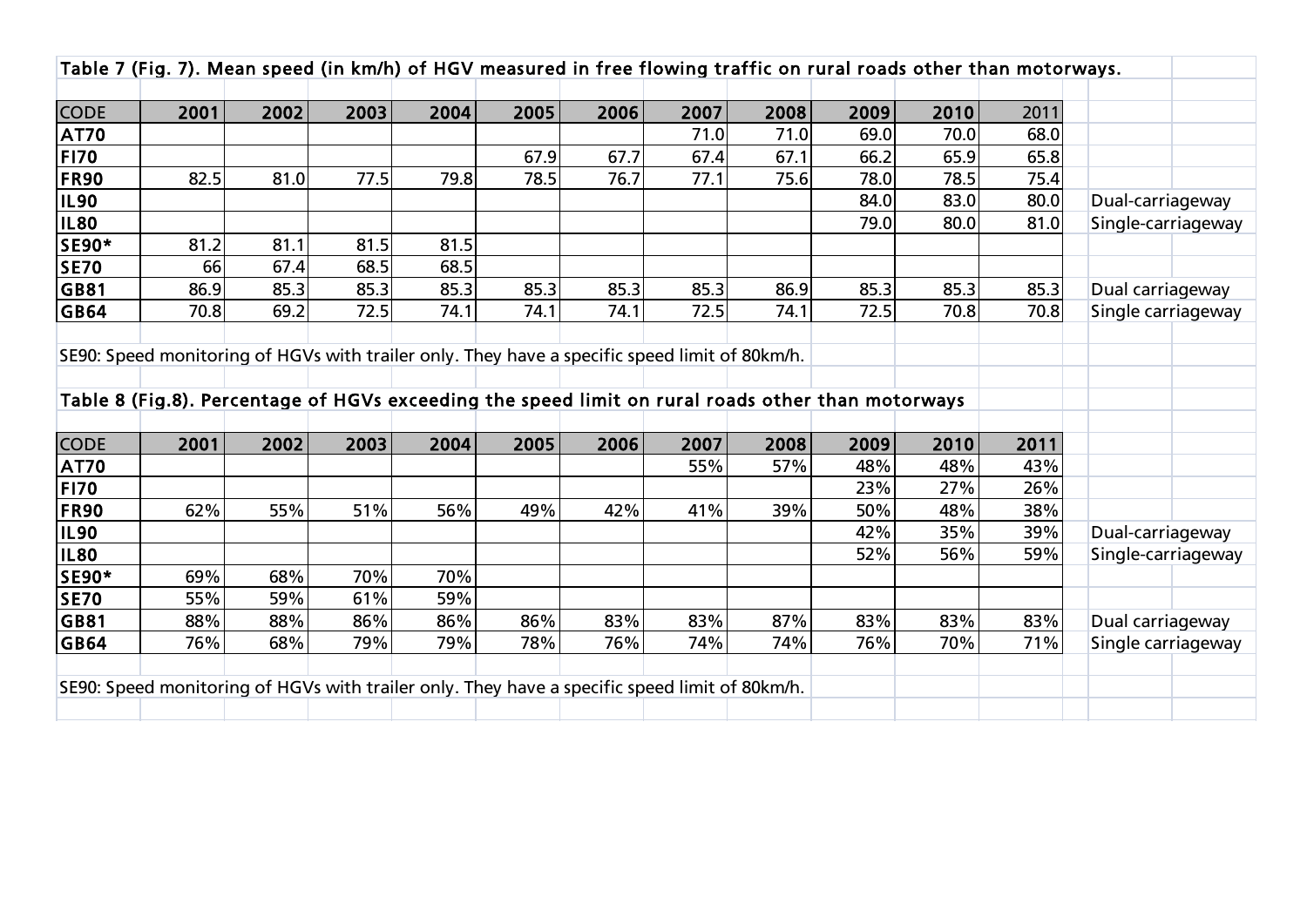|  | Table 9 (Fig. 9). Mean speed (in km/h) of HGV measured in free flowing traffic on urban roads |  |
|--|-----------------------------------------------------------------------------------------------|--|
|  |                                                                                               |  |

| <b>CODE</b> | 2001 | 2002 | 2003 | 2004 | 2005 | 2006 | 2007 | 2008 | 2009 | 2010 | 2011 |                                  |
|-------------|------|------|------|------|------|------|------|------|------|------|------|----------------------------------|
| <b>AT30</b> |      |      |      |      |      |      | 30.0 | 31.0 | 31.0 | 31.0 | 25.0 |                                  |
| <b>AT50</b> |      |      |      |      |      |      | 49.0 | 48.0 | 48.0 | 50.0 | 47.0 |                                  |
| <b>AT70</b> |      |      |      |      |      |      | 58.0 | 60.0 | 57.0 | 55.0 | 54.0 |                                  |
| <b>FR50</b> | 56.1 | 59.7 | 54.7 | 52.1 | 50.0 | 48.5 | 50.5 | 49.6 | 50.0 | 48.2 | 49.2 |                                  |
| <b>IL50</b> |      |      |      |      |      |      |      |      | 45.0 | 54.0 |      | 51.0 Collector, dual-carriageway |
| <b>SE50</b> | 44.9 | 45.9 | 43.8 |      |      |      |      |      |      |      |      |                                  |
| <b>GB48</b> | 49.9 | 49.9 | 48.3 | 46.7 | 46.7 | 46.7 | 46.7 | 46.7 | 48.3 | 48.3 | 48.3 |                                  |
| <b>GB64</b> | 54.7 | 56.4 | 56.4 | 56.4 | 56.4 | 58.0 | 56.4 | 56.4 | 56.4 | 54.7 | 56.4 |                                  |
|             |      |      |      |      |      |      |      |      |      |      |      |                                  |

GB data refers to 2-axle rigid HGVs only.

## Table 10 (Fig. 10). Percentage of HGVs exceeding the speed limit on urban roads

| <b>CODE</b> | 2001 | 2002 | 2003 | 2004 | 2005 | 2006 | 2007  | 2008 | 2009 | 2010 | 2011 |                                   |
|-------------|------|------|------|------|------|------|-------|------|------|------|------|-----------------------------------|
| <b>AT30</b> |      |      |      |      |      |      | 49%   | 65%  | 55%  | 54%  | 28%  |                                   |
| <b>AT50</b> |      |      |      |      |      |      | 40%   | 37%  | 35%  | 49%  | 39%  |                                   |
| <b>AT70</b> |      |      |      |      |      |      | $8\%$ | 7%   | 8%   | 2%   | 3%   |                                   |
| <b>FR50</b> | 68%  | 70%  | 62%  | 57%  | 45%  | 42%  | 49%   | 43%  | 42%  | 37%  | 44%  |                                   |
| <b>IL50</b> |      |      |      |      |      |      |       |      | 22%  | 61%  |      | 49%   Collector, dual-carriageway |
| <b>SE50</b> | 47%  | 47%  | 42%  |      |      |      |       |      |      |      |      |                                   |
| <b>GB48</b> | 55%  | 55%  | 53%  | 48%  | 46%  | 44%  | 46%   | 46%  | 46%  | 46%  | 46%  |                                   |
| <b>GB64</b> | 15%  | 21%  | 21%  | 22%  | 21%  | 24%  | 22%   | 22%  | 21%  | 22%  | 21%  |                                   |

GB data refers to 2-axle rigid HGVs only.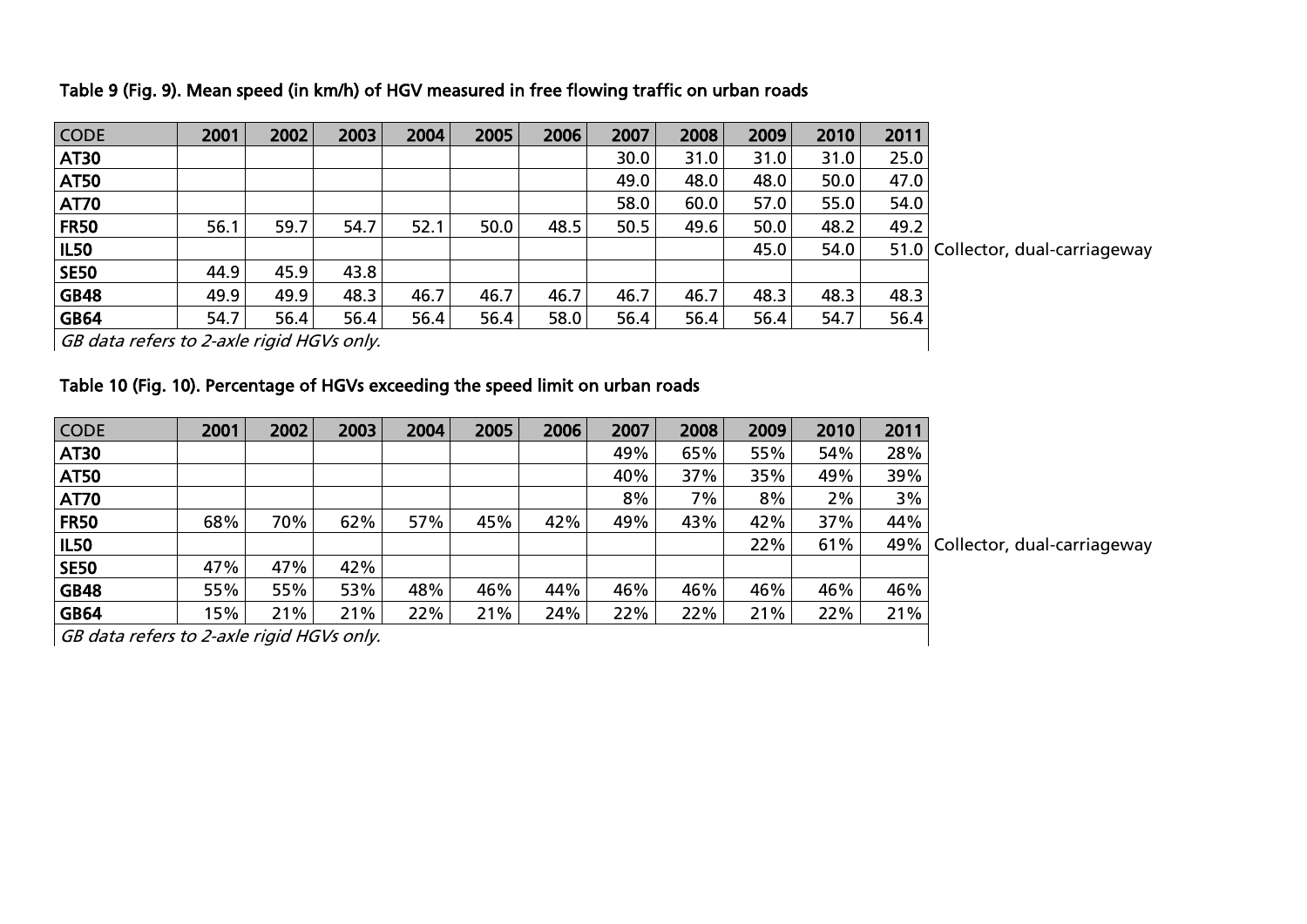| <b>CODE</b>             | 2001  | 2002  | 2003  | 2004  | 2005  | 2006  | 2007           | 2008  | 2009            | 2010  | 2011                    | Average annual % change between<br>2001 and 2011 |
|-------------------------|-------|-------|-------|-------|-------|-------|----------------|-------|-----------------|-------|-------------------------|--------------------------------------------------|
| LT*                     | 36    | 36    | 22    | 25    | 20    | 26    | $\overline{7}$ | 11    | 8               | 4     | 5                       | $-19.9%$                                         |
| <b>LV</b>               | 36    | 27    | 35    | 18    | 18    | 19    | 27             | 13    | 11              | 13    | 8                       | $-12.1%$                                         |
| $\overline{\mathsf{S}}$ | 30    | 40    | 28    | 43    | 52    | 44    | 39             | 40    | 28              | 21    | $\overline{\mathbf{4}}$ | $-11.2%$                                         |
| <b>ES</b>               | 796   | 783   | 746   | 706   | 644   | 647   | 585            | 485   | 385             | 346   | 279                     | $-9.8%$                                          |
| PT*                     | 407   | 365   | 357   | 275   | 286   | 252   | 184            | 197   | 198             | 180   | 180                     | $-9.2%$                                          |
| <b>AT</b>               | 67    | 69    | 68    | 56    | 52    | 39    | 30             | 45    | 43              | 29    | 28                      | $-8.8%$                                          |
| <b>NL</b>               | 136   | 121   | 169   | 100   | 95    | 88    | 87             | 95    | 80              | 59    | 59                      | $-8.3%$                                          |
| GB                      | 319   | 311   | 327   | 283   | 272   | 280   | 303            | 203   | 174             | 169   | 191                     | $-6.6%$                                          |
| IE                      | 55    | 48    | 43    | 43    | 47    | 41    | 57             | 35    | 29              | 24    | 30                      | $-6.3%$                                          |
| <b>DK</b>               | 68    | 69    | 77    | 43    | 53    | 42    | 62             | 63    | 54              | 33    | 30                      | $-6.3%$                                          |
| EE                      | 16    | 12    | 12    | 19    | 13    | 11    | 14             | 9     | $6\phantom{1}6$ | 12    | 8                       | $-6.1%$                                          |
| <b>HU</b>               | 167   | 167   | 127   | 140   | 145   | 139   | 150            | 123   | 102             | 83    | 83                      | $-5.9%$                                          |
| CH                      | 47    | 30    | 33    | 35    | 24    | 28    | 21             | 16    | 19              | 25    | 28                      | $-5.9%$                                          |
| <b>DE</b>               | 1,472 | 1,408 | 1,379 | 1,284 | 1,158 | 1,197 | 1,095          | 1,004 | 890             | 859   | 889                     | $-5.6%$                                          |
| PL <sup>2</sup>         | 1,443 | 1,474 | 1,462 | 1,487 | 1,425 | 1,408 | 1,275          | 1,181 | 961             | 959   | 1,023                   | $-4.7%$                                          |
| EL*                     | 261   | 245   | 223   | 220   | 219   | 198   | 182            | 204   | 203             | 151   | 151                     | $-4.4%$                                          |
| SE <sup>1</sup>         | 38    | 32    | 25    | 19    | 25    | 32    | 20             | 28    | 19              | 19    | 23                      | $-4.3%$                                          |
| FI.                     | 29    | 36    | 45    | 33    | 33    | 14    | 33             | 32    | 20              | 28    | 23                      | $-4.1%$                                          |
| $CZ^*$                  | 115   | 108   | 80    | 124   | 110   | 92    | 114            | 117   | 80              | 59    | 59                      | $-3.9%$                                          |
| IL                      | 106   | 58    | 120   | 109   | 104   | 103   | 91             | 86    | 61              | 74    | 64                      | $-3.7%$                                          |
| <b>BE</b>               | 116   | 113   | 78    | 83    | 97    | 95    | 99             | 96    | 110             | 77    | 81                      | $-1.8%$                                          |
| FR                      | 369   | 345   | 304   | 227   | 197   | 393   | 416            | 398   | 443             | 413   | 415                     | 4.0%                                             |
| <b>RO</b>               | 226   | 211   | 210   | 223   | 417   | 459   | 493            | 574   | 461             | 459   | 411                     | 10.0%                                            |
|                         |       |       |       |       |       |       |                |       |                 |       |                         |                                                  |
| PIN                     | 6,355 | 6,108 | 5,970 | 5,595 | 5,506 | 5,647 | 5,383          | 5,056 | 4,387           | 4,097 | 4,091                   | $-4.5%$                                          |
| $EU^3$                  | 6,202 | 6,020 | 5,817 | 5,451 | 5,378 | 5,321 | 5,092          | 4,776 | 4,171           | 3,865 | 3,999                   | $-4.8%$                                          |

Table 11 (Fig. 11). Road deaths in collisions involving Light Goods Vehicles (max. permitted weight below 3.5t).

-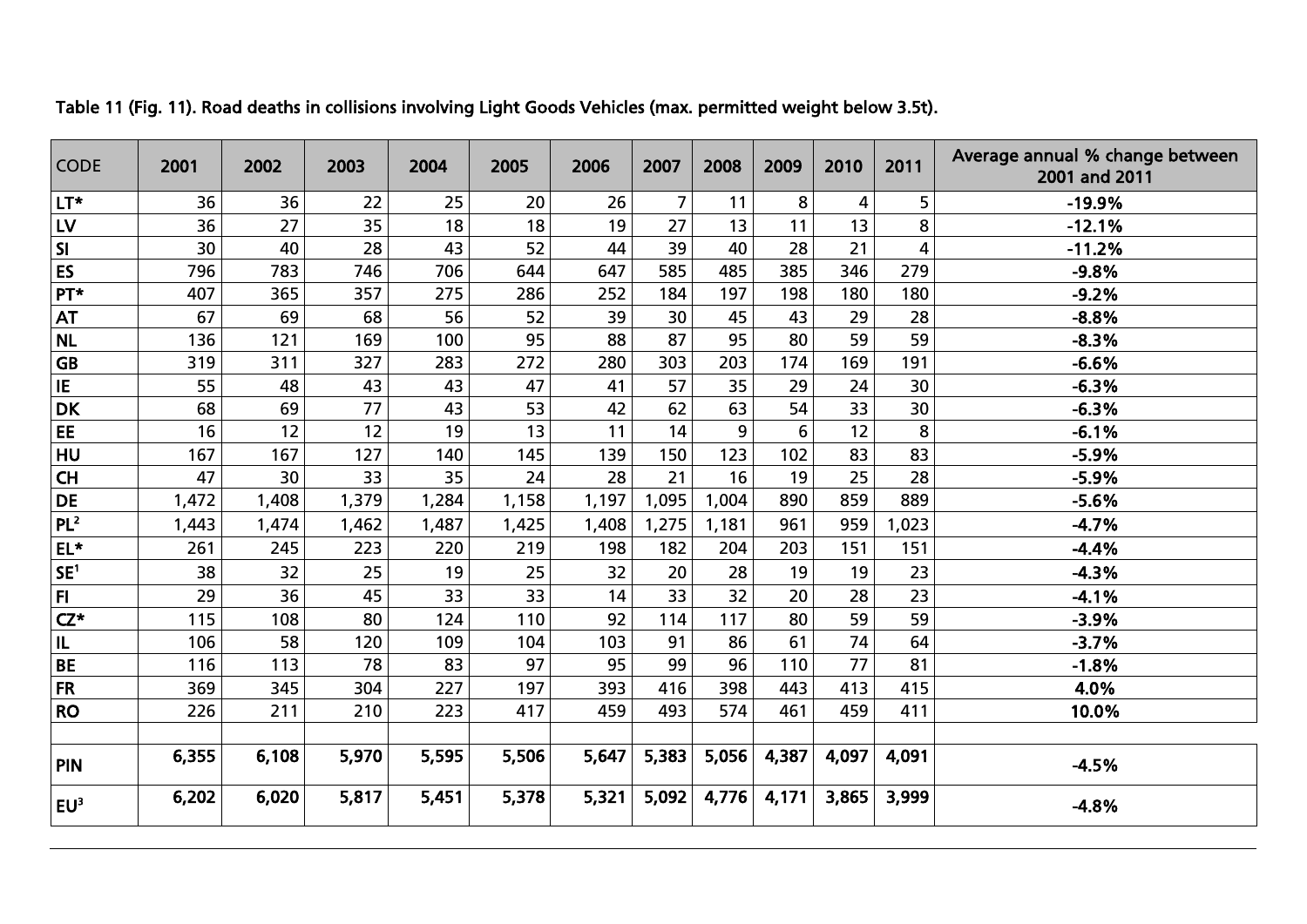| BG                     | n/a | n/a | n/a | n/a | n/a | n/a | n/a | n/a | n/a | n/a | n/a |
|------------------------|-----|-----|-----|-----|-----|-----|-----|-----|-----|-----|-----|
| <b>CY</b>              | n/a | n/a | n/a | n/a | n/a | n/a | n/a | n/a | n/a | n/a | 15  |
| $\mathsf{I}\mathsf{T}$ | n/a | n/a | n/a | n/a | n/a | n/a | n/a | 588 | 335 | 380 | n/a |
| LU                     | n/a | n/a | n/a | n/a | n/a | n/a | n/a | n/a |     |     | 4   |
| <b>MT</b>              | n/a | n/a | n/a | n/a | n/a | n/a | n/a | n/a | n/a | n/a | n/a |
| <b>NO</b>              | n/a | n/a | n/a | n/a | n/a | n/a | n/a | n/a | n/a | n/a | n/a |
| <b>RS</b>              | n/a | n/a | n/a | n/a | n/a | 195 | 179 | 178 | 136 | 133 | n/a |
| <b>SK</b>              | n/a | n/a | n/a | n/a | n/a | n/a | n/a | n/a | n/a | n/a | n/a |

\* Annual average % change calculated for the available years.

<sup>1</sup>SE Suicides are excluded for 2010 and 2011. Vehicles with unknown weight are excluded. The STRADA official statistics differentiate between vehicles with a max. weight of over 3.5t, under 3.5t and unknown. National analysis has shown that a considerable proportion of the vehicles with unknown weight are HGVs.

<sup>2</sup> PL data refers to all goods vehicles.

<sup>3</sup> EU27 excluding BG, CY, IT, MT, SK.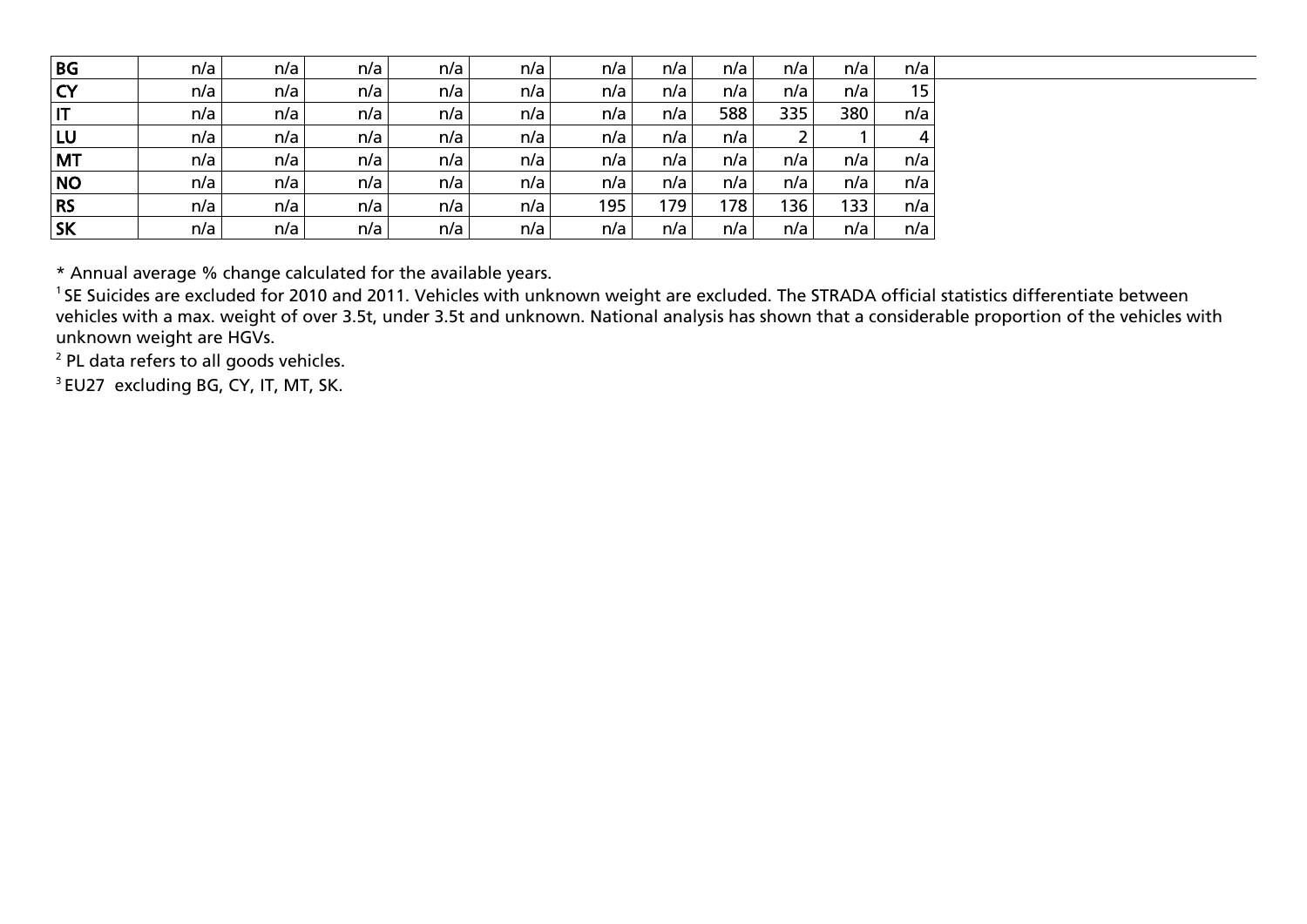# Table 12. Percentage by type of road user of deaths in collisions involving a goods vehicle under 3.5t.

Average of 2009-2011 unless otherwise indicated

|                 | GV < 3.5t | GV <sub>3.5t</sub> |                 |         |            |              |       |              |             |
|-----------------|-----------|--------------------|-----------------|---------|------------|--------------|-------|--------------|-------------|
|                 | driver    | passenger          | <b>PTW</b> user | Cyclist | Pedestrian | Car occupant | Other | <b>Total</b> | <b>Note</b> |
| <b>AT</b>       | 23%       | 5%                 | 7%              | 4%      | 22%        | 38%          | $1\%$ |              |             |
| <b>BE</b>       | 32%       | 10%                | 9%              | 13%     | 7%         | 27%          | 2%    |              |             |
| $CZ^*$          | 19%       | 13%                | 6%              | $1\%$   | 16%        | 46%          | $1\%$ |              | 2009-2010   |
| <b>DK</b>       | 24%       | 10%                | 9%              | 10%     | 8%         | 37%          | 2%    |              |             |
| EE.             | 15%       | 4%                 | 0%              | 12%     | 27%        | 42%          | 0%    |              |             |
| F <sub>1</sub>  | 27%       | 13%                | 0%              | 6%      | 14%        | 32%          | 8%    |              |             |
| <b>FR</b>       | 25%       | 8%                 | 9%              | 3%      | 14%        | 28%          | 12%   |              |             |
| <b>DE</b>       | 16%       | 3%                 | 11%             | 9%      | 13%        | 42%          | 7%    |              |             |
| $EL*$           | 30%       | 9%                 | 21%             | $1\%$   | 13%        | 25%          | $1\%$ |              | 2009-2010   |
| HU*             | 19%       | 10%                | 10%             | 12%     | 19%        | 28%          | 2%    |              | 2009-2010   |
| IE              | 36%       | 10%                | 0%              | $2\%$   | 18%        | 23%          | 11%   |              |             |
| IL              | 17%       | 14%                | 8%              | 4%      | 30%        | 26%          | 3%    |              |             |
| $T^*$ TI        | 14%       | 4%                 | 21%             | 8%      | 14%        | 37%          | 2%    |              | 2008-2010   |
| LV              | 16%       | 6%                 | 0%              | 3%      | 31%        | 34%          | 9%    |              |             |
| <b>LT</b>       | 12%       | 0%                 | 0%              | 6%      | 47%        | 35%          | 0%    |              |             |
| LU              | 14%       | 14%                | 14%             | 0%      | $0\%$      | 43%          | 0%    |              |             |
| <b>NL</b>       | 28%       | 7%                 | 0%              | 24%     | 7%         | 21%          | 14%   |              |             |
| PT*             | 32%       | 9%                 | 0%              | 2%      | 19%        | 18%          | 19%   |              | 2009-2010   |
| <b>RO</b>       | 15%       | 7%                 | 5%              | 7%      | 34%        | 30%          | 3%    |              |             |
| SI <sub>t</sub> | 15%       | 4%                 | 0%              | 9%      | 11%        | 42%          | 19%   |              | 2010-2011   |
| ES              | 26%       | 12%                | 11%             | 2%      | 19%        | 27%          | 3%    |              | 2009-2011   |
| <b>SE</b>       | 31%       | 7%                 | 7%              | 5%      | 25%        | 26%          | 0%    |              | 2009-2011   |
| CH              | 14%       | 10%                | 15%             | 6%      | 24%        | 31%          | $1\%$ |              | 2009-2011   |
| <b>GB</b>       | 17%       | 3%                 | 19%             | 6%      | 18%        | 35%          | 2%    |              | 2009-2011   |
|                 |           |                    |                 |         |            |              |       |              |             |
| <b>PIN</b>      | 599       | 208                | 205             | 152     | 511        | 804          | 205   | 2,685        |             |
| <b>PIN</b>      | 22.3%     | 7.8%               | 7.6%            | 5.7%    | 19.0%      | 29.9%        | 7.6%  |              |             |
| EU              | 581       | 196                | 196             | 148     | 485        | 776          | 201   | 2,583        |             |
| <b>EU</b>       | 22.5%     | 7.6%               | 7.6%            | 5.7%    | 18.8%      | 30.0%        | 7.8%  |              |             |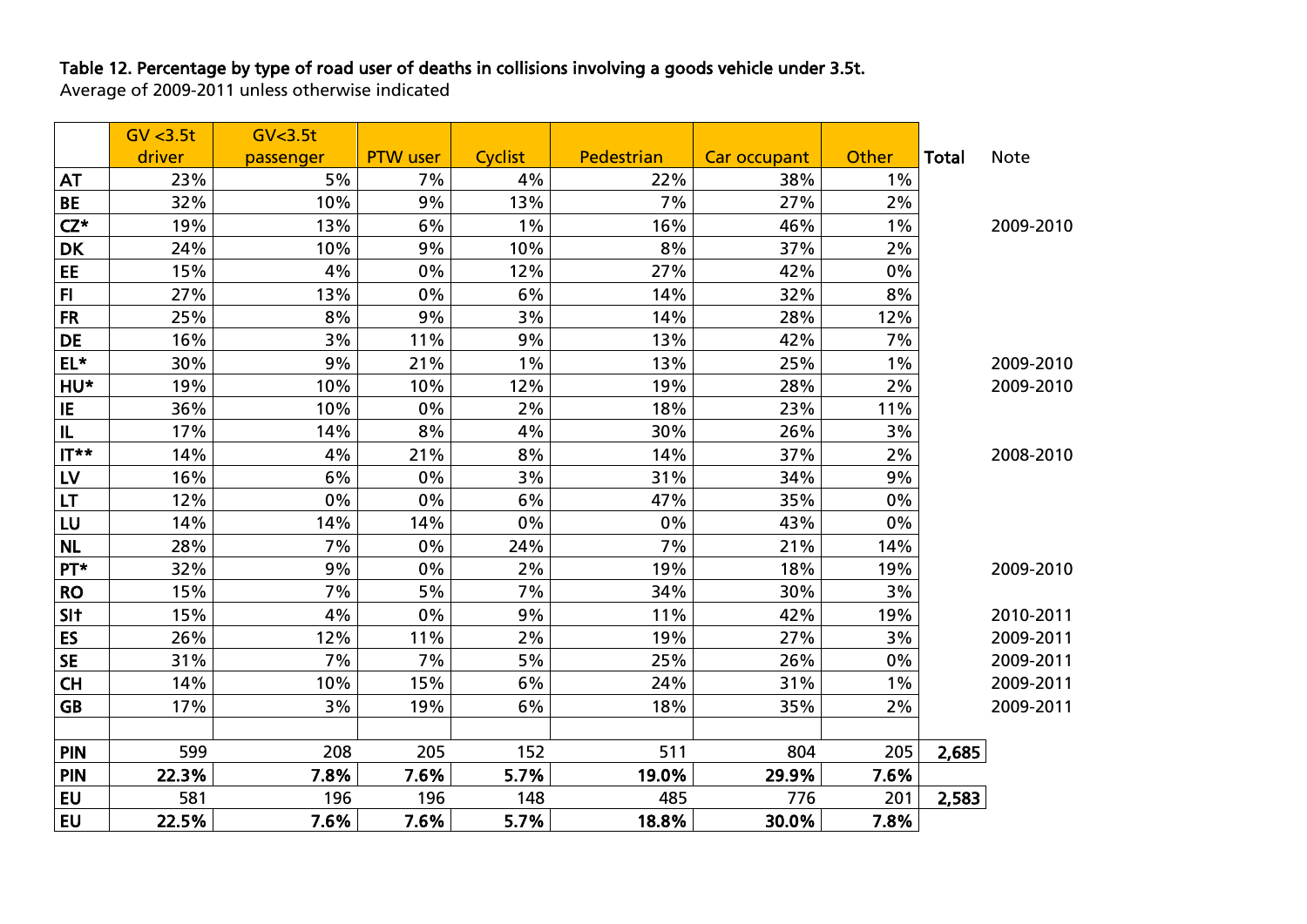\* Annual average % change calculated for the available years.

<sup>1</sup>SE Suicides are excluded for 2010 and 2011. Vehicles with unknown weight are excluded.

<sup>3</sup> EU27 excluding BG, CY, MT, PL, SK. Separate data for Light goods vehicles are not available in Poland.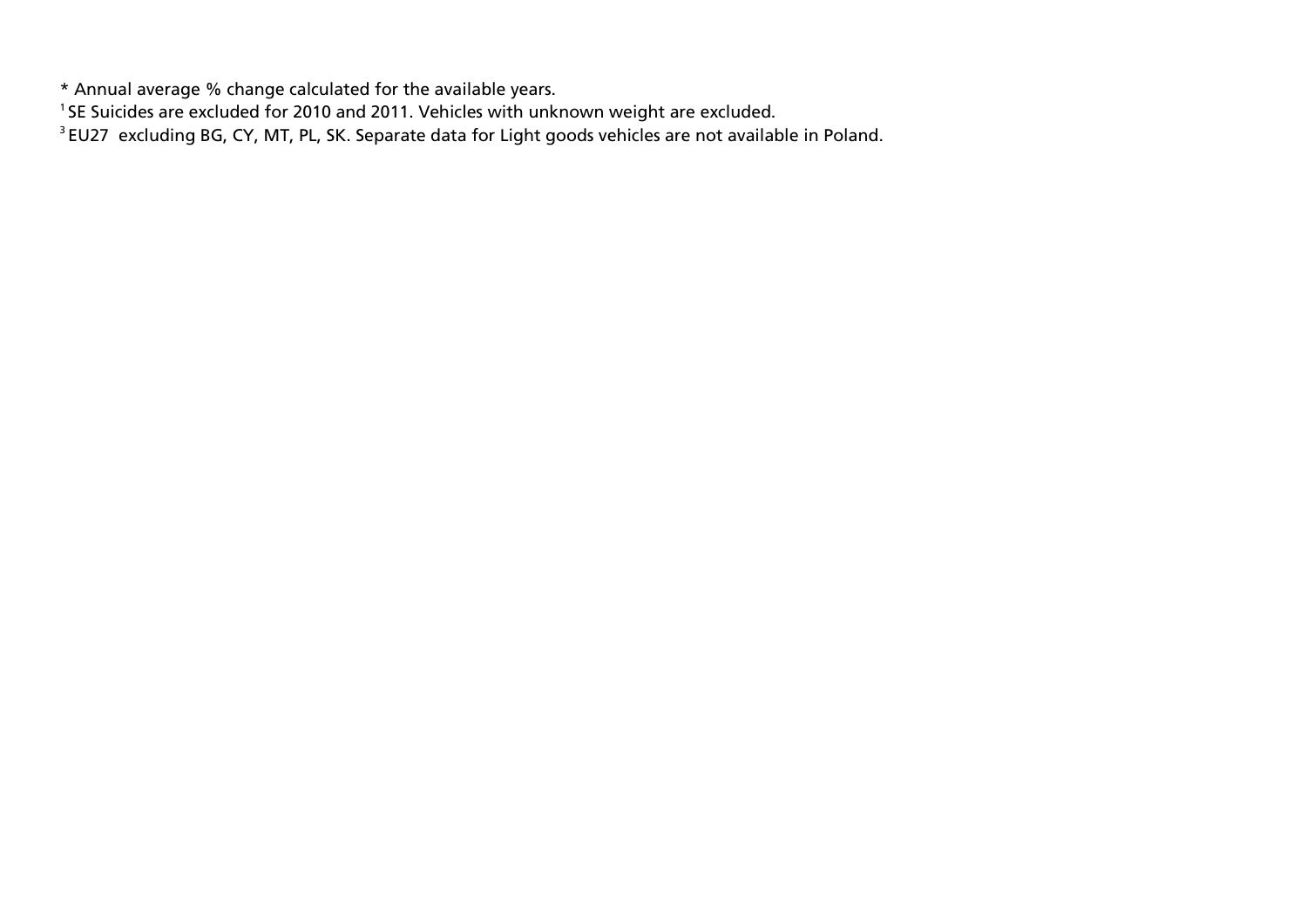### Table 14 (Fig. 14). Deaths in collisions involving a bus, coach or a trolley bus

| <b>CODE</b>     | 2001           | 2002  | 2003           | 2004           | 2005           | 2006           | 2007           | 2008         | 2009            | 2010         | 2011                    | Average annual %<br>change between<br>2001 and 2011 |  |
|-----------------|----------------|-------|----------------|----------------|----------------|----------------|----------------|--------------|-----------------|--------------|-------------------------|-----------------------------------------------------|--|
| <b>AT</b>       | 33             | 17    | 20             | 24             | 10             | 19             | 17             | 9            | 15              | 17           | $\mathbf{1}$            | $-16.5%$                                            |  |
| EE              | 16             | 13    | 16             | 15             | 6              | 9              | 6              | 3            | 4               | 3            | 6                       | $-15.2%$                                            |  |
| LT*             | n/a            | 17    | 13             | 23             | 15             | 14             | 19             | 8            | 11              | 6            | 3                       | $-14.7%$                                            |  |
| PT*             | 66             | 51    | 26             | 41             | 23             | 13             | 33             | 21           | 15              | 21           | n/a                     | $-12.2%$                                            |  |
| <b>DK</b>       | 14             | 22    | 26             | 15             | 11             | 14             | 20             | 10           | 9               | 13           | 3                       | $-11.3%$                                            |  |
| <b>CH</b>       | 23             | 10    | 15             | 10             | 20             | 19             | 8              | 13           | 4               | 6            | 6                       | $-11.2%$                                            |  |
| $EL*$           | 59             | 60    | 94             | 48             | 53             | 36             | 35             | 33           | 33              | 31           | n/a                     | $-9.5%$                                             |  |
| F1              | 28             | 17    | 13             | 29             | 13             | 19             | 13             | 13           | 8               | 9            | 10                      | $-9.3%$                                             |  |
| ES              | 135            | 109   | 126            | 80             | 108            | 102            | 73             | 81           | 69              | 51           | 47                      | $-9.2%$                                             |  |
| IE              | $\overline{7}$ | 6     | $\overline{c}$ | 15             | 12             | 3              | 6              | 5            | $\overline{7}$  | 4            | $\mathbf{1}$            | $-9.1%$                                             |  |
| $CZ^*$          | 44             | 42    | 68             | 49             | 31             | 34             | 35             | 27           | 28              | 20           | n/a                     | $-8.9%$                                             |  |
| RS*             | 81             | 63    | 64             | 68             | 69             | 52             | 55             | 60           | 23              | 39           | 39                      | $-8.6%$                                             |  |
| SI              | 6              | 4     | 12             | 12             | 8              | $\overline{2}$ | $\overline{2}$ | 4            | 8               | 3            | $\overline{\mathbf{3}}$ | $-8.2%$                                             |  |
| <b>FR</b>       | 119            | 110   | 128            | 98             | 86             | 74             | 107            | 78           | 67              | 60           | 49                      | $-7.9%$                                             |  |
| <b>NL</b>       | 27             | 21    | 21             | 15             | 18             | 14             | 15             | 14           | 14              | 11           | 11                      | $-7.5%$                                             |  |
| LV              | 24             | 11    | 23             | 33             | 29             | 16             | 16             | 10           | 9               | 14           | 12                      | $-7.3%$                                             |  |
| <b>GB</b>       | 170            | 135   | 118            | 127            | 110            | 122            | 128            | 103          | 86              | 64           | 75                      | $-7.3%$                                             |  |
| SE <sup>1</sup> | 32             | 29    | 33             | 16             | 13             | 36             | 15             | 13           | 17              | 16           | 16                      | $-7.1%$                                             |  |
| <b>DE</b>       | 149            | 122   | 114            | 111            | 116            | 92             | 101            | 78           | 68              | 91           | 64                      | $-6.8%$                                             |  |
| HU              | 58             | 83    | 75             | 60             | 63             | 64             | 49             | 34           | 39              | 41           | 50                      | $-6.1%$                                             |  |
| $IT*$           | 122            | 107   | 131            | 136            | 108            | 116            | 91             | 102          | $\overline{71}$ | 79           | n/a                     | $-5.4%$                                             |  |
| <b>BE</b>       | 220            | 197   | 192            | 212            | 226            | 204            | 181            | 185          | 172             | 149          | 125                     | $-4.2%$                                             |  |
| <b>PL</b>       | 16             | 18    | 19             | 24             | 16             | 21             | 21             | 15           | 12              | 11           | 14                      | $-4.2%$                                             |  |
| IL              | 10             | 14    | 28             | 20             | 24             | 35             | 12             | 53           | 25              | 31           | 21                      | 1.1%                                                |  |
| <b>RO</b>       | 54             | 116   | 88             | 107            | 125            | 120            | 134            | 101          | 124             | 90           | 81                      | 1.8%                                                |  |
|                 |                |       |                |                |                |                |                |              |                 |              |                         |                                                     |  |
| PIN             | 1,535          | 1,399 | 1,467          | 1,390          | 1,351          | 1,285          | 1,232          | 1,091        | 974             | 907          | 799                     | $-6.0%$                                             |  |
| EUt             | 1,421          | 1,312 | 1,360          | 1,292          | 1,203          | 1,144          | 1,118          | 950          | 887             | 806          | 722                     | $-6.4%$                                             |  |
|                 |                |       |                |                |                |                |                |              |                 |              |                         |                                                     |  |
| LU              | 6              | 4     | 1              | $\overline{2}$ | $\overline{2}$ | $\mathbf 0$    | $\mathbf 0$    | $\mathbf{1}$ | $\overline{2}$  | $\mathbf{1}$ | $\pmb{0}$               |                                                     |  |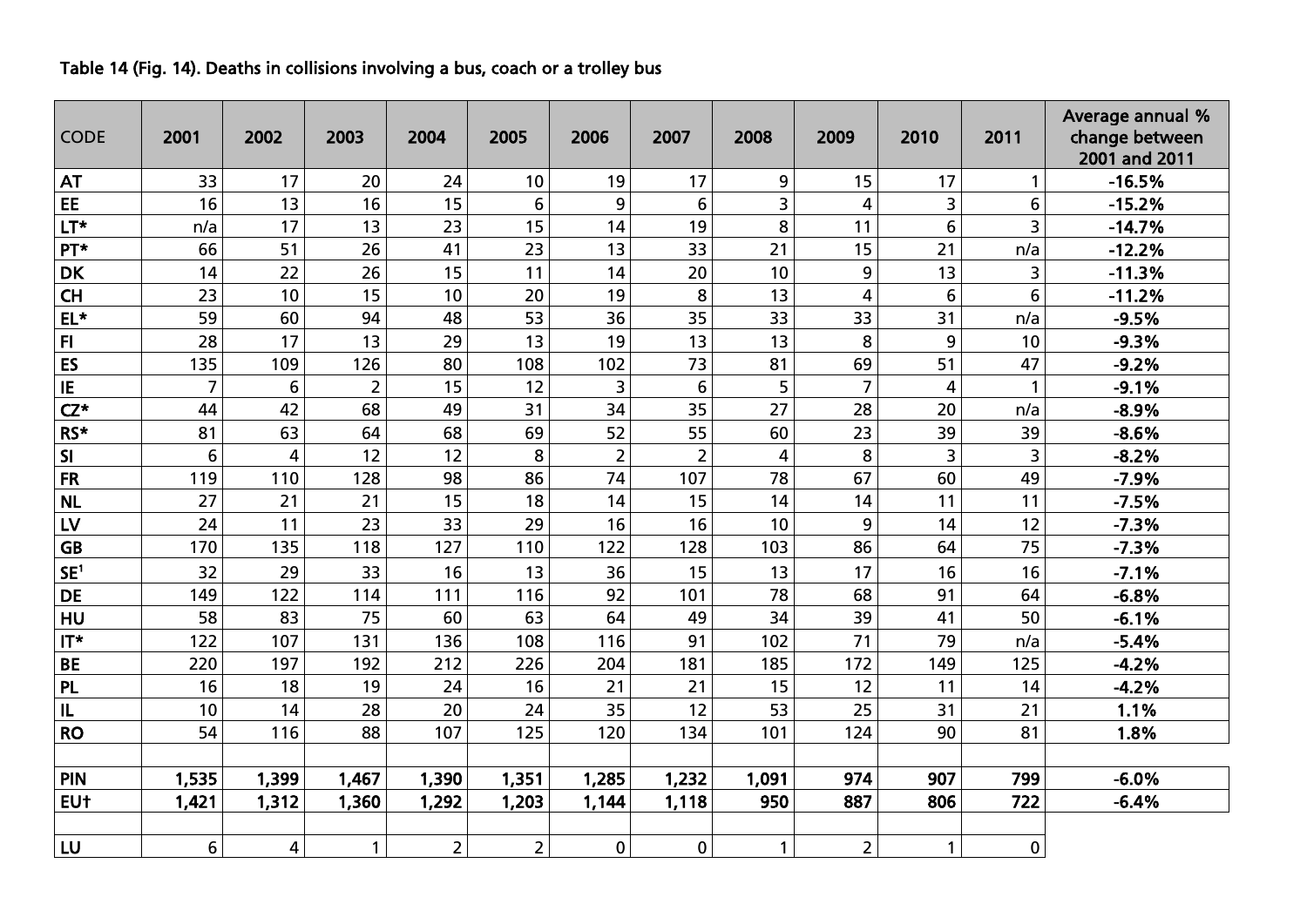| <b>MT</b>    |     |     |     |     |     |     |     |     |     |     |     |
|--------------|-----|-----|-----|-----|-----|-----|-----|-----|-----|-----|-----|
| <b>BG</b>    | n/a | n/a | n/a | n/a | n/a | n/a | n/a | n/a | n/a | n/a | n/a |
| $\sim$<br>`` | n/a | n/a | n/a | n/a | n/a | n/a | n/a | n/a | n/a | n/a | n/a |
| <b>NO</b>    |     |     |     |     |     |     |     |     |     |     |     |
| <b>SK</b>    | n/a | n/a | n/a | n/a | 35  | 35  | 39  | 15  | 35  | 18  | n/a |

Source: CARE when available, completed or updated by the PIN Panellists. No data was received from Panellists from Bulgaria, Malta, Norway and Slovakia.

\* Annual average % change calculated for the available years.

<sup>1</sup> SE Suicides are excluded for 2010 and 2011.

EU†: EU27 excluding BG.